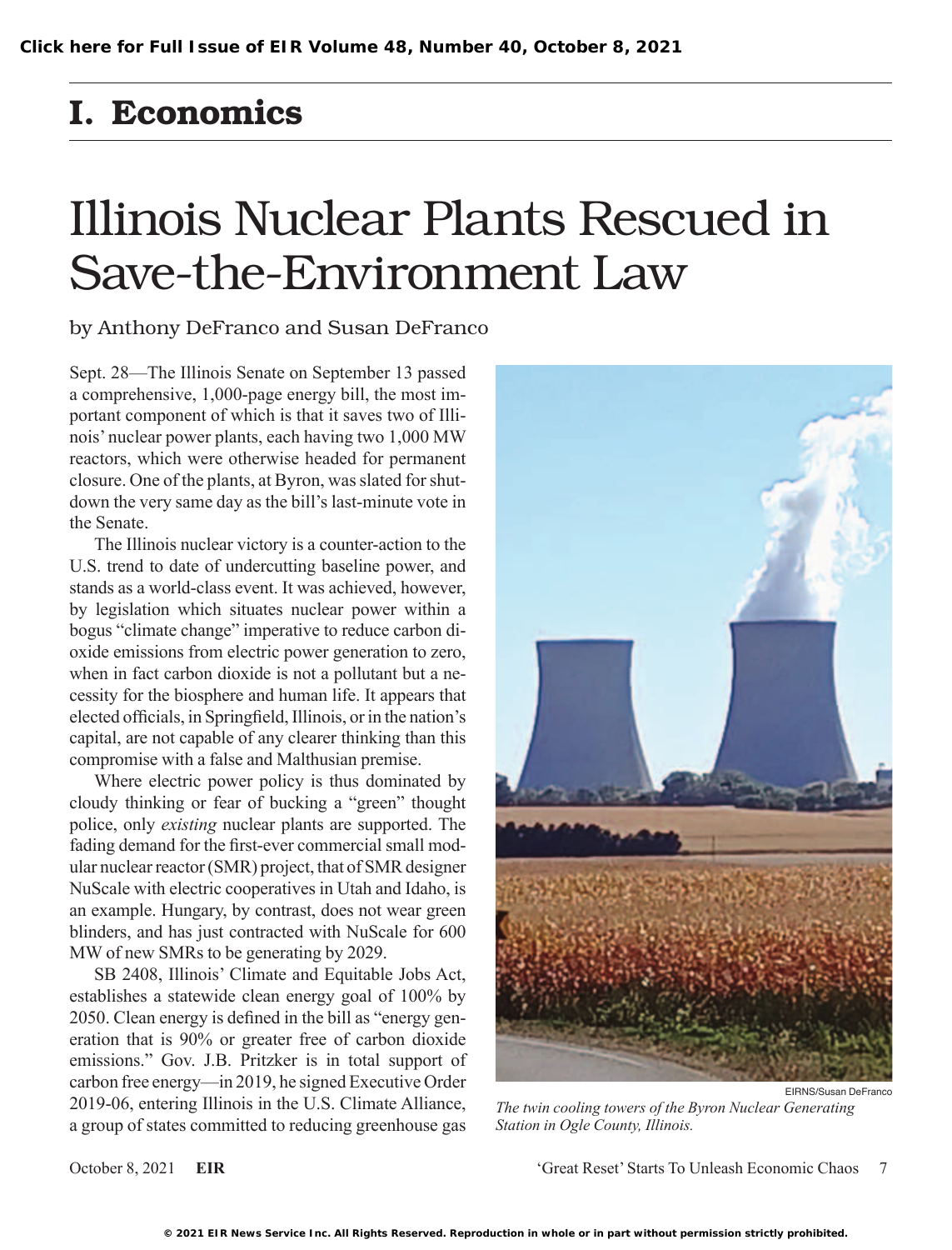emissions according to the 2015 Paris Agreement. Thus Illinois—both a coal state (mining and thermal power) and a nuclear state (with 11 reactors), has been in the camp of subversive Sir Michael Bloomberg, the top anti-coal activist, including with a position at the United Nations, a worldwide "Beyond Coal" campaign, and a \$60 billion personal fortune. However, since nuclear energy is indisputably virtually carbon-free, that argument was used and prevailed in the Illinois Senate, allowing the State to support nuclear energy.

## **Illinois' Reliable Power Backbone**

Illinois is America's nuclear power state. Its fleet of 11 nuclear reactors is located at six nuclear plant sites, and is considered the safest, most efficient, and most reliable in America. The fleet currently produces more than 50% of all Illinois' electricity; it is the main reason that Illinois is rated as having the fourthlowest electricity prices in the nation.

Nuclear and coal-fired power plants combined produce 80-85% of the electricity in the state, which is both a big consumer (behind only Texas, Florida, California and Pennsylvania for total power use) and a big exporter of power to other states. This year the plants operated at full power without interruption, even during the hottest July in 142 years. They likewise operated faultlessly during the extreme polar vortex this past winter (which Governor Pritzker erroneously blamed on climate change).

Nevertheless, deregulation and current market rules favor "polluting" power plants over carbon-free nuclear energy. And only two of the six Illinois plants—at Quad Cities and Clinton—currently receive state support under the Future Energy Jobs Act (FEJA) of 2016, a package of clean energy measures which provides Zero Emission Credits (ZEC), which helps to keep them going. The others are in precarious financial situations.

Exelon, the owner and operator of the Illinois nuclear plants, had given advance warning that the financial challenges of the four non-FEJA plants—at La-Salle, Braidwood, Byron and Dresden—could lead to their premature retirement without support from the state. In August 2020 Exelon officially announced that



EIRNS/Susan DeFranco

*Illinois' fleet of 11 nuclear reactors is considered the safest, most efficient, and most reliable in America, producing 50% of Illinois' electricity.*

without the needed reforms, the Byron plant would close on September 13, 2021 (the day the bill passed) and Dresden in November 2021, and official notifications to decommission the plants were filed with the Nuclear Regulatory Commission. Byron is licensed to operate until 2045, and Dresden until 2029.

Representatives of The LaRouche Organization (TLO) from Chicago and collaborating labor activists in the state, have been organizing since March to save the plants with TLO's pamphlet, "The Great Leap Backwards: LaRouche Exposes the Green New Deal Fraud." They found support for the nuclear plants from nearly everyone, even self-described environmentalists. Visiting Byron just after the plants were finally saved, they found universal relief and increased interest in the pamphlet from shop owners and residents. This, although "many good, very skilled people left the plant over the last period," one worker reported, due to uncertainty over whether the plant would shut down as negotiations over the relief legislation went down to the very eve of the plant's closure.

The countdown to closure was underway a year ago, with the clock dangerously ticking with no state action to save the plants on the agenda. In May 2021, the Illinois state legislature recessed without passing an energy bill.